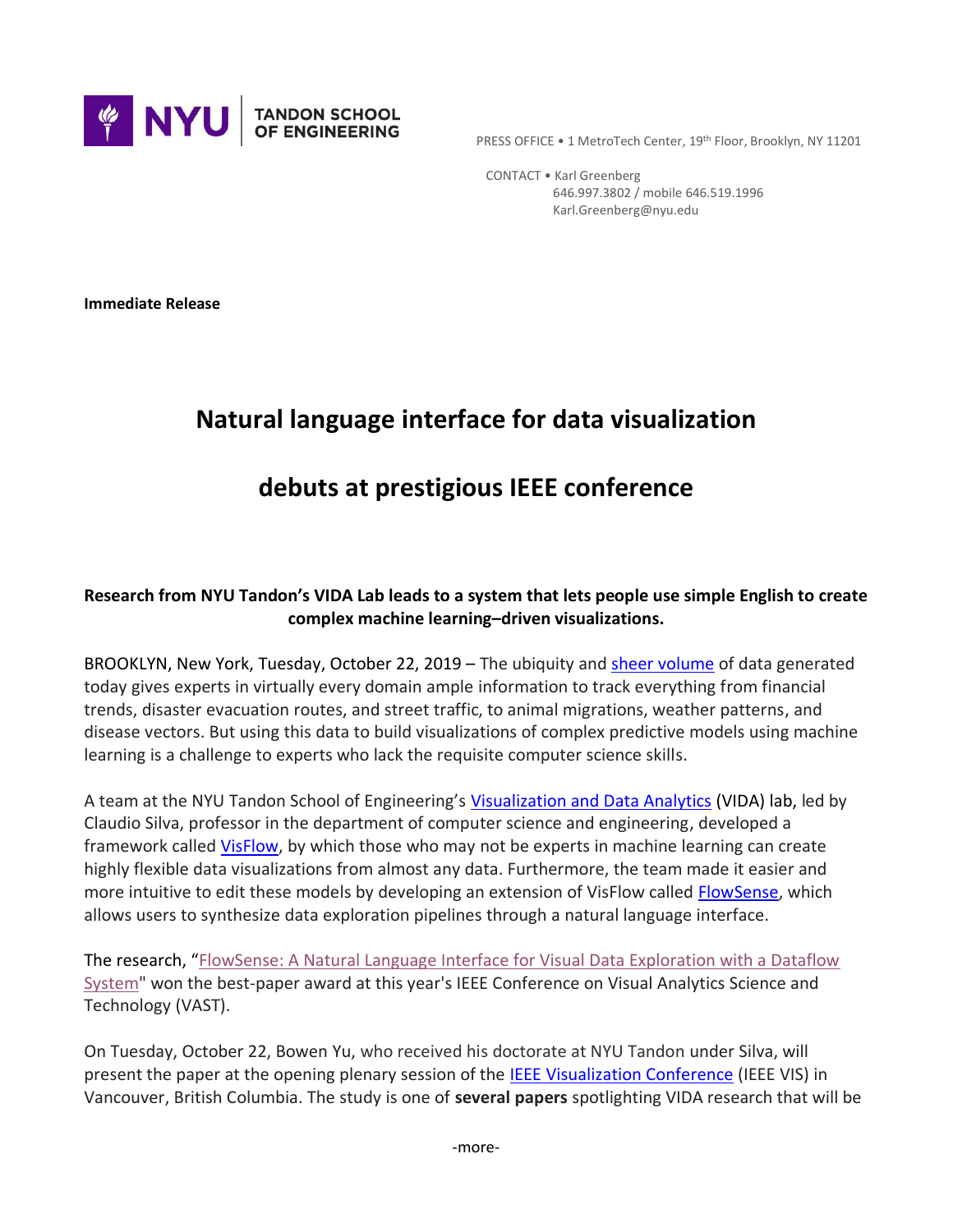presented at IEEE VIS, the leading venue for visualization research and a premier conference for computer graphics.

At the conference, collaborators with VIDA, which has established itself as a leading research center for data visualization, will present visualization modeling projects with applications in astronomy, medicine, and climate research developed at or with the center:

- OpenSpace, [a System for Astrographics](https://vimeo.com/359998824) is being used worldwide in planetariums, museums, and other contexts to explore the solar system and universe
- [Motion Browser: Visualizing and Understanding Complex Upper Limb Movement under](https://vimeo.com/360155635)  [Obstetrical Brachial Plexus Injuries](https://vimeo.com/360155635) is a collaboration between computer scientists, orthopedic surgeons, and rehabilitation physicians that could lead to new treatments for brachial nerve injuries and hypotheses for future research
- The Effect of Color Scales on Climate Scientists' Objective and Subjective Performance in Spatial [Data Analysis Tasks](https://vimeo.com/364568438) is a web-based user study that takes a close look at the efficacy of the widely used practice of superimposing color scales on geographic maps

VisFlow, introduced in 2017 and funded in part by the Defense Adv[anced Research Projects Agency's](https://www.darpa.mil/program/data-driven-discovery-of-models)  [Data Driven Discovery of Models](https://www.darpa.mil/program/data-driven-discovery-of-models) program is a web-based framework that allows the user to use simple drag-and-drop actions to interact with data easily, letting users create visual data models based on time series, networks, geographical locations, and more, all of which can be formed into a compact and interactive visualization dashboard.

Yu said FlowSense takes these capabilities a step further. "Imagine if one could simply speak or type a sentence to activate a dataflow diagram," he said. "This capability would make non-experts more comfortable users, while providing experienced users with shortcuts. We believe that with natural language support we can mitigate the learning curve for a system like this and make dataflow more accessible" he said.

Silva, an IEEE Fellow who is affiliated with NYU's [Courant Institute for Mathematical Sciences,](https://cims.nyu.edu/) [Center](https://cds.nyu.edu/)  [for Data Science,](https://cds.nyu.edu/) [Center for Urban Science and Progress,](https://cusp.nyu.edu/) and [Center for Advanced Technology in](https://engineering.nyu.edu/research-innovation/centers-and-institutes/center-advanced-technology-telecommunications-catt)  [Telecommunications,](https://engineering.nyu.edu/research-innovation/centers-and-institutes/center-advanced-technology-telecommunications-catt) added, "We're offering [VisFlow](https://github.com/yubowenok/visflow) and [FlowSense](https://github.com/yubowenok/flowsense) as open-source, free-to-all codebased frameworks on github, as a way to motivate further development for visualization purposes. There really is a lot more research that could be done in this area, and it is my hope that FlowSense will be a major stimulant for more collaborative work in making dataflow systems more flexible, easy to use, and popular among data analysts."

This research is supported by the Moore-Sloan Data Science Environment at NYU, NASA, and the National Science Foundation.

## *About the New York University Tandon School of Engineering*

*The NYU Tandon School of Engineering dates to 1854, the founding date for both the New York University School of Civil Engineering and Architecture and the Brooklyn Collegiate and Polytechnic Institute (widely known as Brooklyn Poly). A January 2014 merger created a comprehensive school of education and research in engineering and applied sciences, rooted in a tradition of invention and*